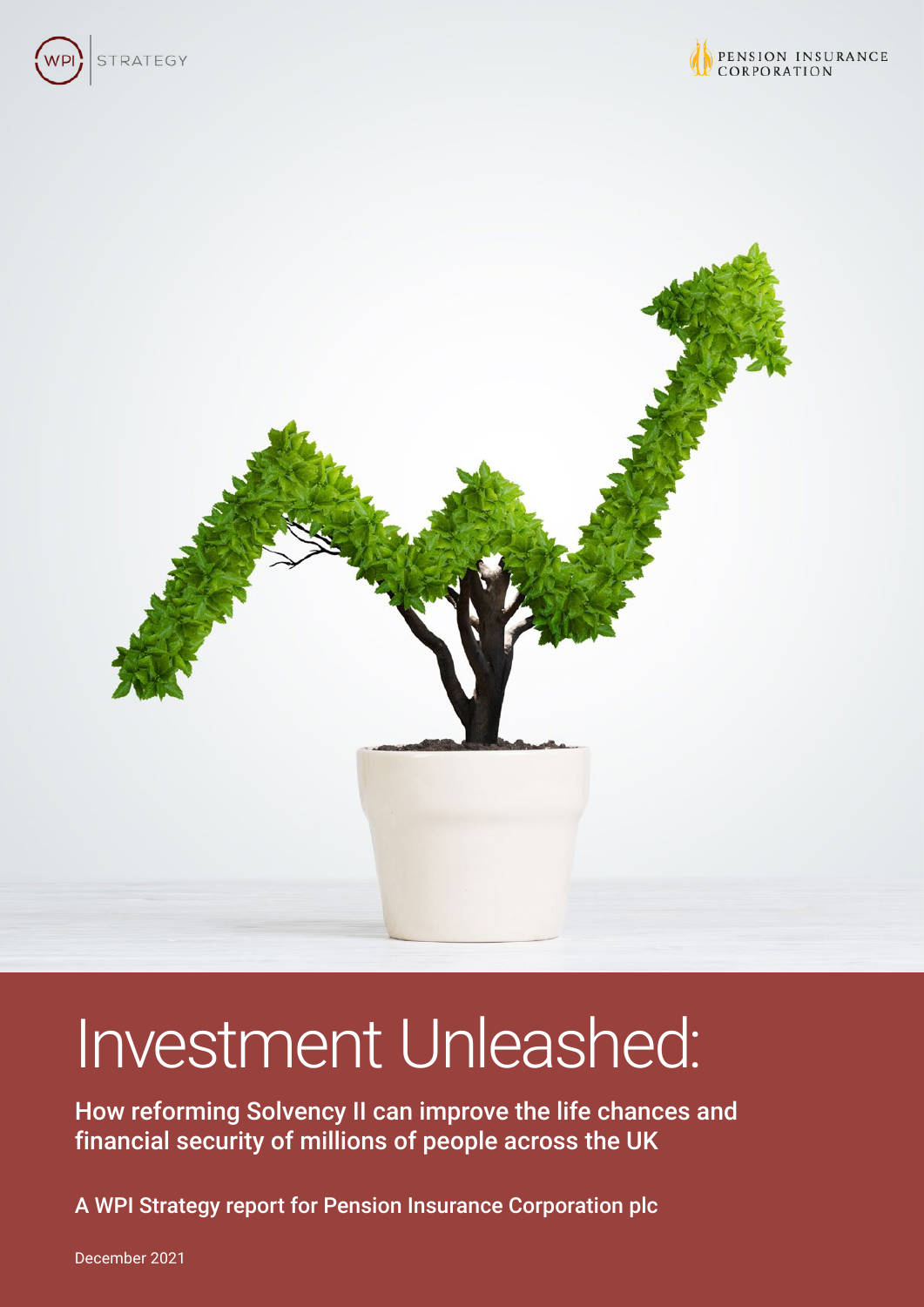# **Contents**

| $\mathbf{1}$   | <b>Executive summary</b>                                                              | 02 |
|----------------|---------------------------------------------------------------------------------------|----|
| 2 <sup>1</sup> | Chapter 1: A 'Brexit Bonus' for communities across the UK $-$ defining the<br>problem | 05 |
| 3 <sup>1</sup> | Chapter 2: How can we seize the opportunity?                                          | 07 |
| $\overline{4}$ | Endnotes                                                                              | 12 |

#### Disclaimer & Legal

This report has been produced by WPI Strategy, an independent public affairs and economics and policy consultancy. The views expressed in the report are based on independent research and represent solely the views of the authors. They are provided for informative purposes only. Whilst we undertake every effort to ensure that the information within this document is accurate and up to date, neither WPI Strategy or the report's authors accept any liability for direct, implied, statutory, and/or consequential loss arising from the use of this document or its contents.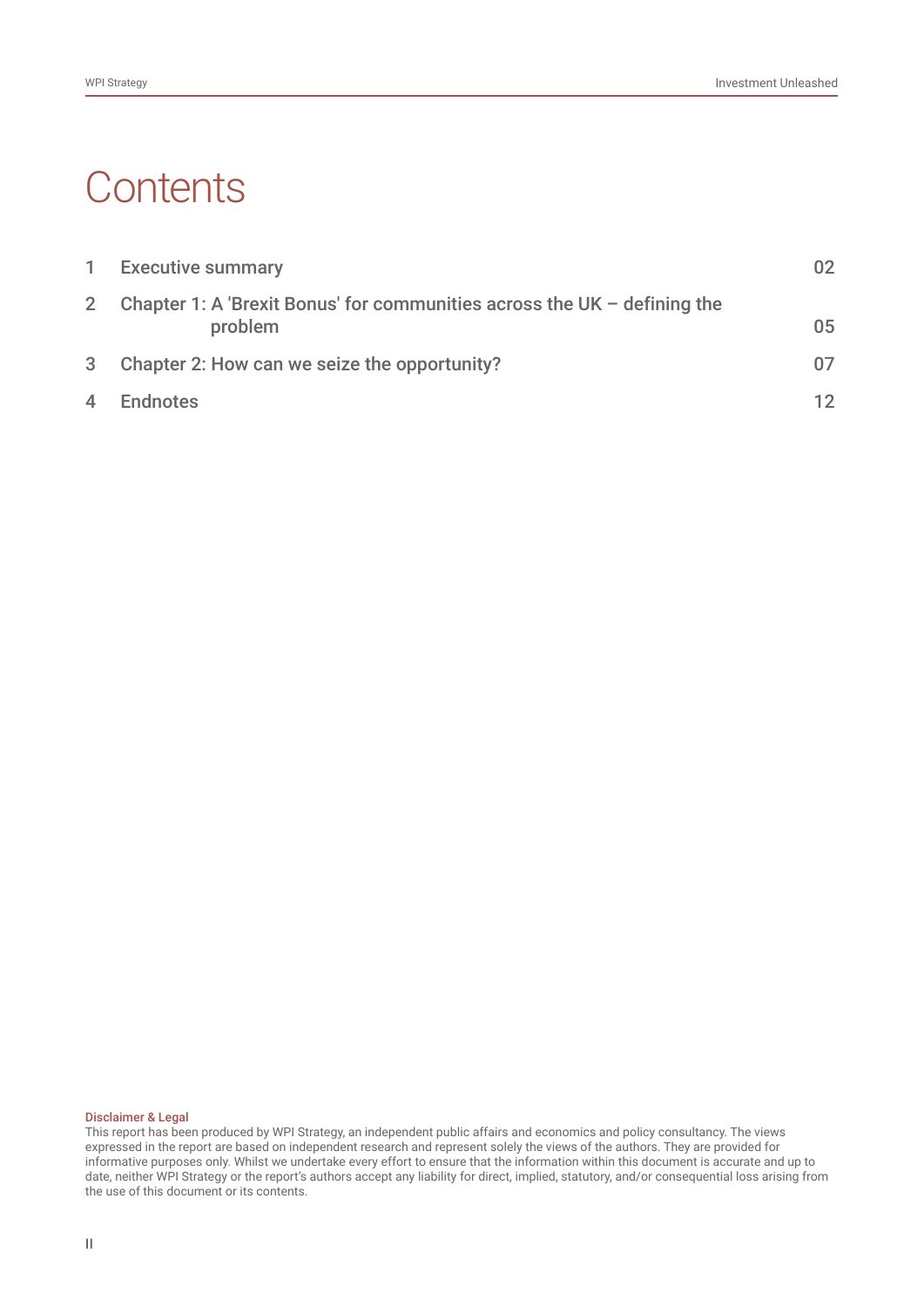### About the author



#### Steve Hughes Associate Economist

Steve Hughes was previously the head of economic and social policy at the think tank Policy Exchange, and published reports on increasing savings rates and reducing youth unemployment. Before Policy Exchange, he worked at the Bank of England where he helped manage the regulatory system that governs cash distribution in the UK. He has previously worked as an economist at the British Chambers of Commerce where he advised on tax, international trade and SME finance policy, and in parliament, where he researched HM Treasury legislation as it passed through the House of Commons.

### About Pension Insurance Corporation plc

The purpose of PIC is to pay the pensions of its current and future policyholders. PIC provides secure and stable retirement incomes through leading customer service, comprehensive risk management and excellence in asset and liability management. At half-year 2021, PIC had insured 270,800 pension scheme members and had £47.6bn in financial investments, accumulated through the provision of tailored pension insurance buyouts and buy-ins to the trustees and sponsors of U.K. defined benefit pension schemes. Clients include FTSE 100 companies, multinationals and the public sector. PIC is authorised by the Prudential Regulation Authority and regulated by the Financial Conduct Authority and Prudential Regulation Authority (FRN 454345). For further information please our website below.

[pensioncorporation.com](http://www.pensioncorporation.com)

# About WPI Strategy

WPI Strategy is one of the UK's leading political communications consultancies, with a track record of delivering high impact public affairs campaigns. We offer senior strategic counsel and work extensively with our sister company WPI Economics to ensure that campaigns are underpinned by evidence-based content.

wpi-strategy.com  $\Box$  nick@wpi-strategy.com  $\Box$  @wpi\_strategy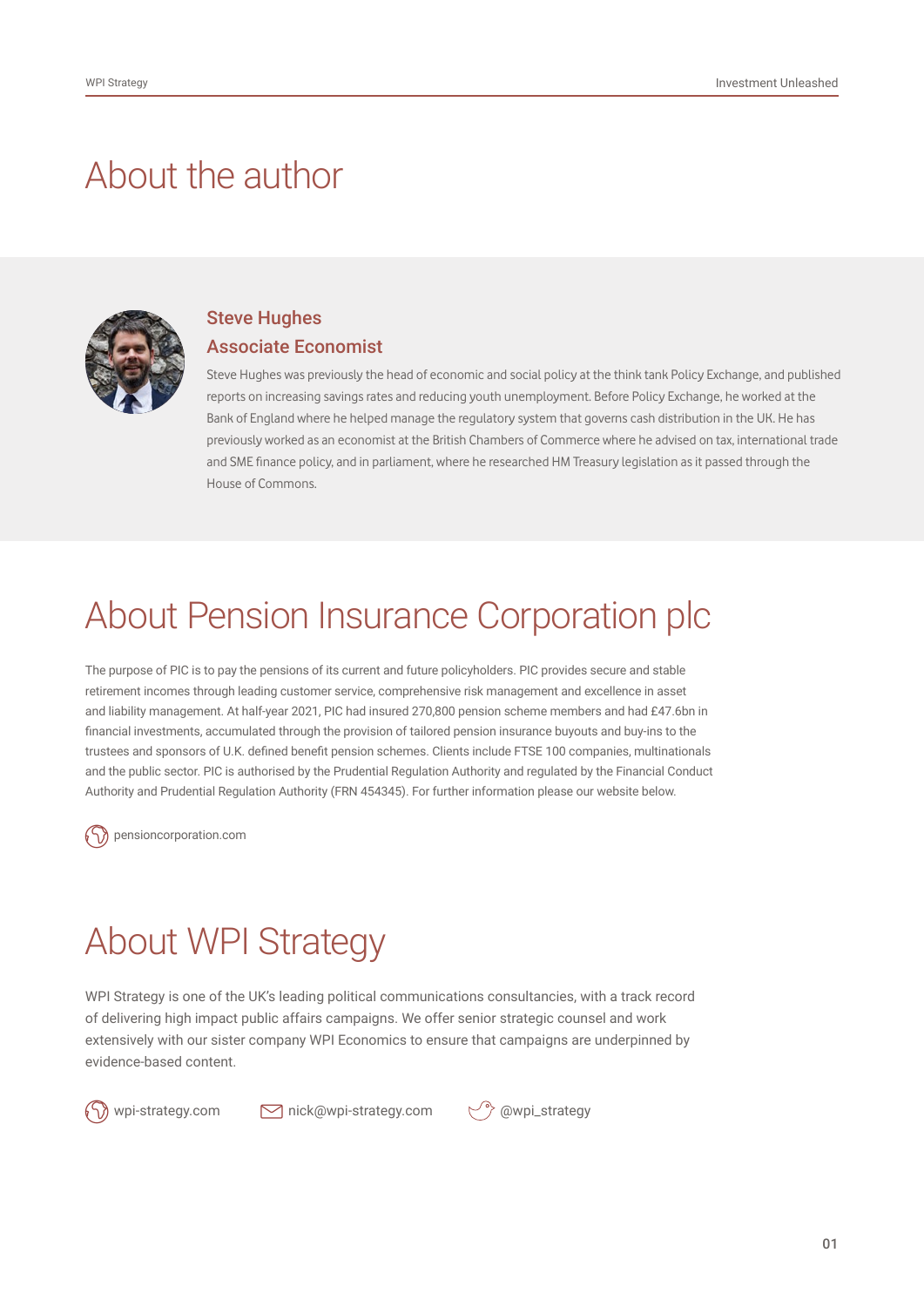### Executive summary

The life chances and financial security of millions of people up and down the country depend on the success of a little-noticed government battle to reform a key piece of financial services regulation. Success would incentivise tens of billions of Pounds of long-term investment into levelling-up and the net zero challenge, whilst enhancing consumer protections.

The Government's ambitions in these areas can only be realised through UK-specific reform of a piece of EU financial services legislation, Solvency II, the regulatory framework for insurance companies.

Primarily designed to protect the pensions of millions of savers already within the protective walls Solvency II, the rules as currently implemented do not take into account the system-wide benefits of significantly increased infrastructure investment, even where that increases policyholder protections over the long-term.

As Andrew Bailey, Governor of the Bank of England, said in a recent speech, *"…achieving stronger and more sustainable growth in the economy will enhance the primary [regulatory] objectives of safety and soundness and policyholder protection." 1*

Whilst Solvency II has many features that benefit the UK, reforming it to better suit our specific needs rather than the general needs of all insurance companies across every EU member state presents a once-in-a-generation opportunity to unlock and channel hundreds of billions of Pounds of UK savings into projects that support the race to net zero and the levelling-up agenda - into what the Treasury is calling productive finance.<sup>2</sup> There is a real danger of missed opportunities through delay and a failure to achieve the full potential of reform, which would affect the lives of millions of people.

The opportunity is huge. Pension Insurance Corporation plc ("PIC") alone currently expects to invest £30bn in productive finance by 2030. With appropriate reform of Solvency II, that number could be as large as **£50bn**.

Appropriate and timely reform of Solvency II would represent a considerable success for proponents of long-term, system-wide thinking and those seeking to generate social value: the creation of good jobs; significant environmental benefits; more urban regeneration; and greater intergenerational equity.

#### Investing for net zero

PIC calculates that with appropriate and UK-specific reform of Solvency II, the company would have an additional £2bn per annum to invest in productive finance in the short-term, which includes £500mn to invest in renewables or green assets, which would equate to:<sup>5</sup>



34 offshore wind turbines; generating 254 MW of electricity, or

14 new solar parks

It would also mean an additional £450mn of investment by PIC into social housing, which would equate to:



The energy efficiency retrofit of 53,500 social homes, meaning social housing residents would face lower fuel bills and fewer associated health problems from cold homes; or



Maintenance costs for 285,000 existing social homes.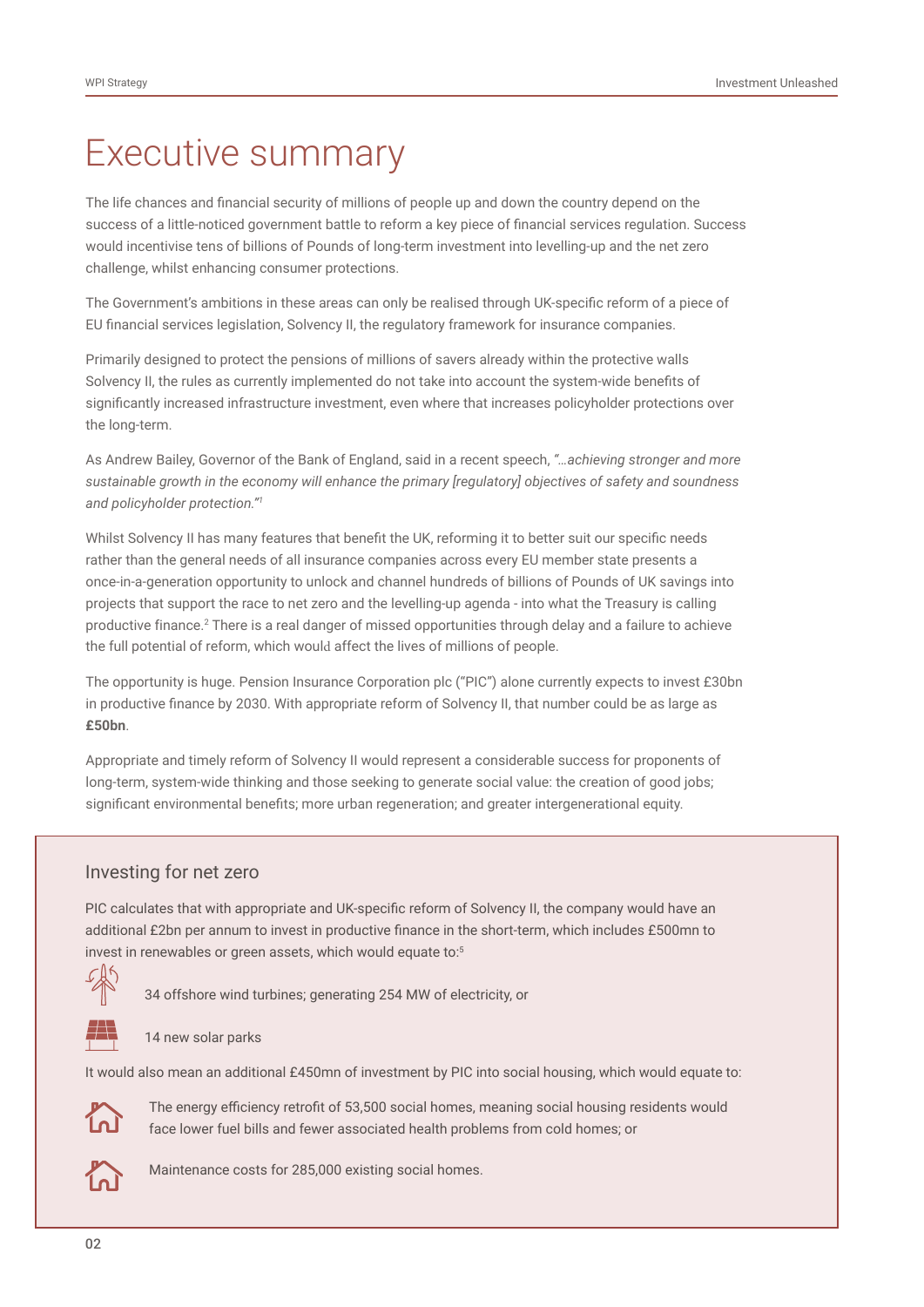PIC has calculated that longer term, the benefit of Solvency II reform could scale up to around £2bn of fresh collective capital each year, potentially allowing the insurance of an extra c.£20bn of pension scheme liabilities per annum. **The assets backing these liabilities would need to be invested, equating to potentially 15,000 additional affordable homes being funded every year (and 45,000 in the first 12 months), more than 10% of the total of new social homes needed across the UK annually.** 

While PIC cannot commit to specific investments following Solvency II reform, the figures arising from the analysis are based upon PIC's current investment mix.

#### **Analysis**

Solvency II has been a vital part of consumer and systemic protection since 2016, ensuring insurance companies are designed to pay the pensions of their policyholders. The flaws within Solvency II, however, funnel insurers to invest in large, well-funded companies to such an extent that the country is deprived of the systemic benefits of increased long-term investment in the economy. In this way,

#### " Solvency II is the economic equivalent of riding a bike wearing three helmets – extremely secure, but ultimately limiting to overall performance.

Reform of Solvency II is currently being led by the Treasury, working with the Prudential Regulation Authority. There is potential for this reform to be the first major 'Brexit Bonus', unleashing a wave of productive investment ahead of the next general election and throughout this decade. However, reform needs to happen sooner rather than later. HMT have three objectives for Solvency II reform:

- To spur a vibrant, innovative, and internationally competitive insurance sector;
- To protect policyholders and ensure the safety and soundness of firms; and
- To support insurance firms to provide long-term capital to underpin growth, including investment in infrastructure, venture capital and growth equity, and other long-term productive assets, as well as investment consistent with the Government's climate change objectives.

The Government's levelling up and net zero ambitions require significant investment if they are to be achieved. Quite simply, the Government itself cannot provide this funding: even the brand new UK Infrastructure Bank, *"tasked with accelerating investment into ambitious infrastructure projects, cutting emissions and levelling up every part of the UK"* only has an initial £12bn of capital to deploy. It will also be able to issue £10bn of government guarantees, *"helping to unlock more than £40bn of overall investment"*<sup>3</sup>

Previous efforts to enhance investment in the regions have proved how difficult it is to succeed through direct government investment. New Labour's new deal for communities only committed around £2bn of government spending across the country in the late 1990s.4 Over 18 months from the start of 2020 to June 2021 – which includes the lockdown period – PIC alone invested £2.7bn into areas like social housing, renewable energy, universities and urban regeneration.

It is vital that reform enhances policyholder protection by increasing investment into productive finance, which not only enhances policyholder protection over the long-term but also makes opportunities more equal across the county. However, to succeed the Government needs to incentivise long-term institutional investors. Ideally reform would:

- Preserve insurer balance sheet resilience throughout the cycle protecting policyholder pensions whilst discouraging investment in relatively riskier assets in overvalued markets.
- Encourage investment into productive finance throughout the cycle.
- Bank the UK's "Brexit Bonus" by ensuring a competitive UK insurance industry especially when compared to insurers operating under the European Solvency II regime.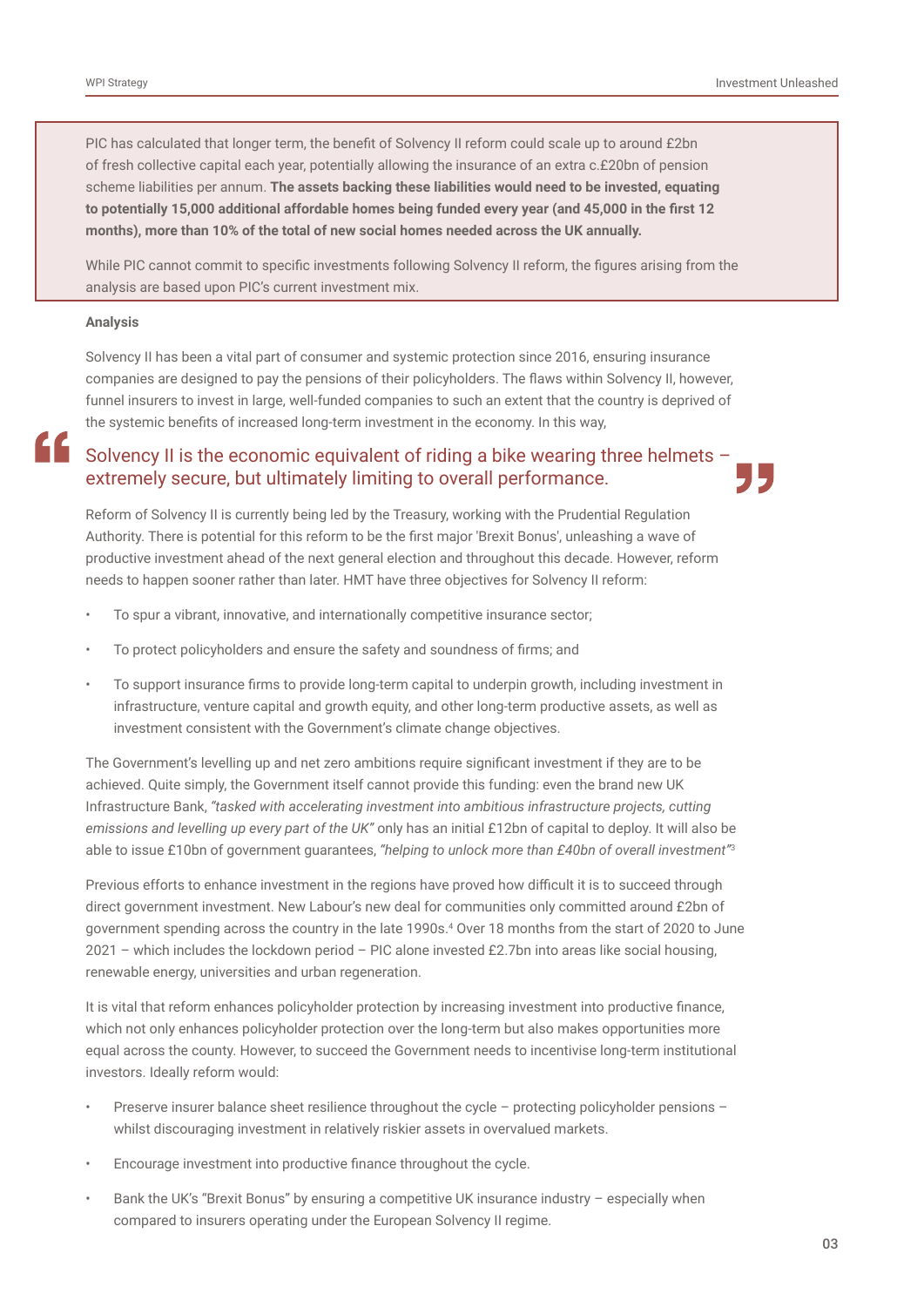#### About Pension Insurance Corporation plc (PIC)

The purpose of PIC is to pay the pensions of its current and future policyholders. It has a portfolio of £50bn of assets backing the guaranteed pensions of about 300,000 people.

PIC's investments have to be long-term. Stable returns over long-term horizons are needed to pay the pensions of policyholders over many years into the future. In addition, the assets PIC invests in have real social value. This is because what makes sense for society helps the company achieve its long-term aims. Proven renewables technologies meet these criteria – an offshore wind farm will produce clean electricity for decades as long as the wind keeps blowing. Social housing meets the criteria too, as there will always be people who are priced out of the private market and need access to affordable housing.

PIC's investments in renewables and social housing take place all over the country. It has invested in renewables company Ørsted, which has offshore wind facilities off the coastlines of Liverpool, Skegness and Clacton-on-Sea. It has invested in solar farms, including via the UK's first-ever publicly listed solar finance bond, used to fund two solar parks in Somerset. It has invested in social housing projects in County Durham, West Bromwich and Wellingborough (to name just a few).

Of its £50bn in assets, PIC has so far invested more than £10bn in areas like urban regeneration, social housing, renewable energy and the UK's education sector.

As well as providing long-term financial returns, these investments create much wider social and environmental benefits. High-value job creation, cleaner energy production, reduced poverty and less homelessness are just some of the outcomes from PIC investments.

PIC regards risk mitigation as being at the very heart of its investment process, including those risks associated with climate change. Climate risk has also been incorporated into PIC's corporate risk taxonomy covering physical, transition and liability risks.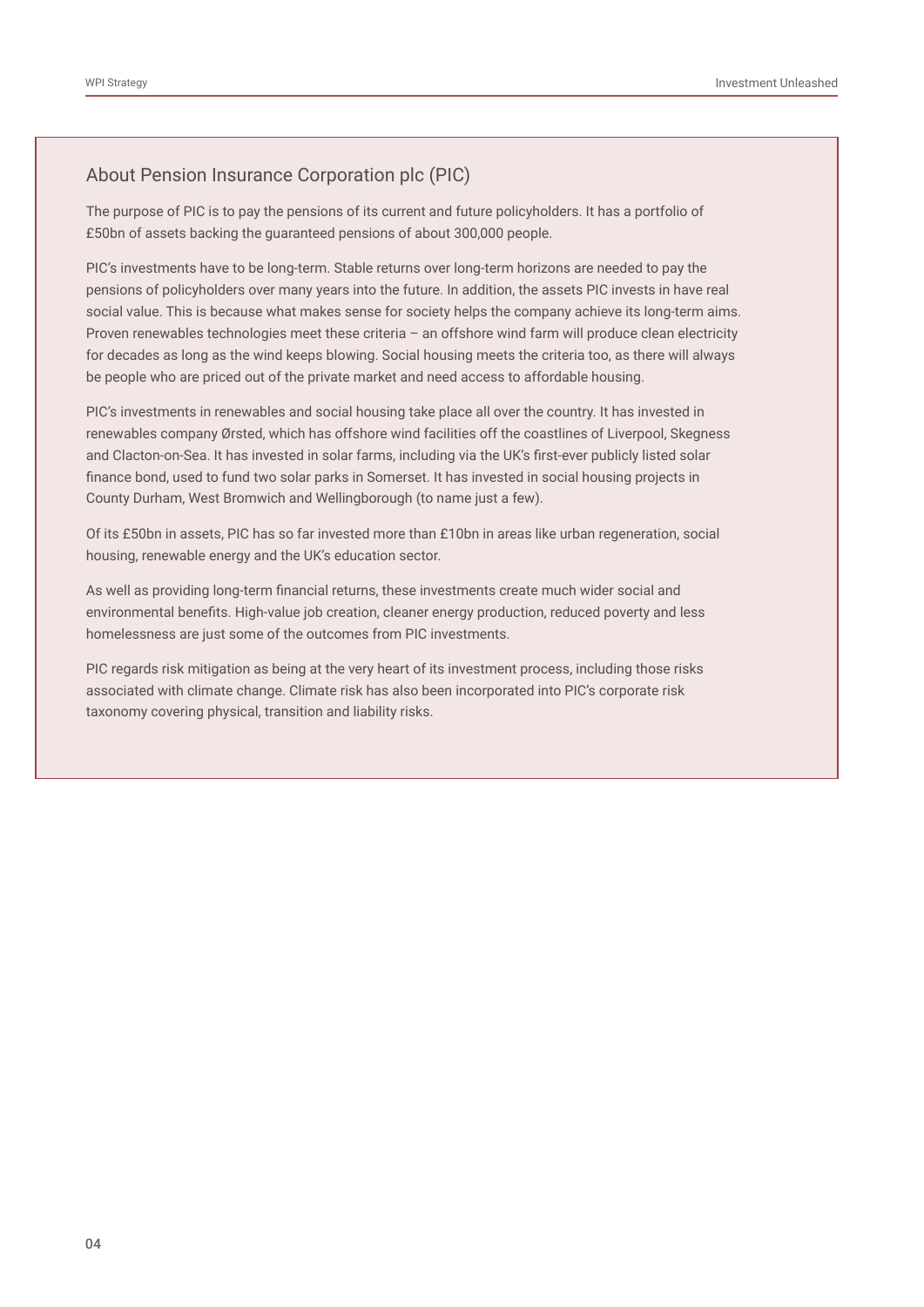# Chapter 1: A 'Brexit Bonus' for communities across the UK – defining the problem

Solvency II is a major piece of EU legislation that regulates the insurance industry. It was introduced to update and consolidate 13 separate EU Directives following the financial crisis. As a member of the EU at the time, the UK adopted Solvency II at the beginning of 2016.6 It was designed to provide a one-size-fits all framework for all EU insurers, but was not obviously designed to specifically meet the needs of the UK economy.

The purpose of Solvency II is – broadly speaking – to provide consistency and transparency around how insurers hold capital. It ensures they have consistent measures of risk quantification and asset valuation. It also guides how insurers should report their financial position.

While Solvency II has many features that benefit the UK, it also contains several flaws that are less than beneficial to our country and our society over the long-term. The most negative effect of these is to force long-term insurers to behave in an overly risk-averse way. The problem is compounded by the UK's regulatory system. It can be argued that the UK has over-engineered its implementation of Solvency II. At the same time, under the current interpretation, there is no incentive to consider the negative impact on wider economic growth or competitiveness. Yet these are two of the three objectives for reform of Solvency II set out by HM Treasury.

One of the technical areas of Solvency II, known as the Risk Margin, is widely acknowledged as an inefficient, volatile and largely superfluous way of protecting policyholder pensions. From a regulatory perspective, it is rather opaque and less easy to control.

Another, the Matching Adjustment, needs to be reformed to enable a more efficient investment process. At a conservative estimate, since it was introduced in 2016, the eligibility criteria within the Matching Adjustment have already prevented PIC alone from investing more than £10 billon into productive finance.

These are discussed in more detail on P.8.

The net result of these unintended consequences means that capital - that could and should be invested - remains trapped on insurer balance sheets. If it were invested, it could improve the life chances and financial security of millions of people up and down the country - socially, environmentally and economically - at the same time as increasing protection for policyholder pensions.

**There is a real danger the current opportunity we have to refine Solvency II to better meet the country's needs is missed through delay, or a failure to achieve the full potential of reform – affecting the lives of millions of people.**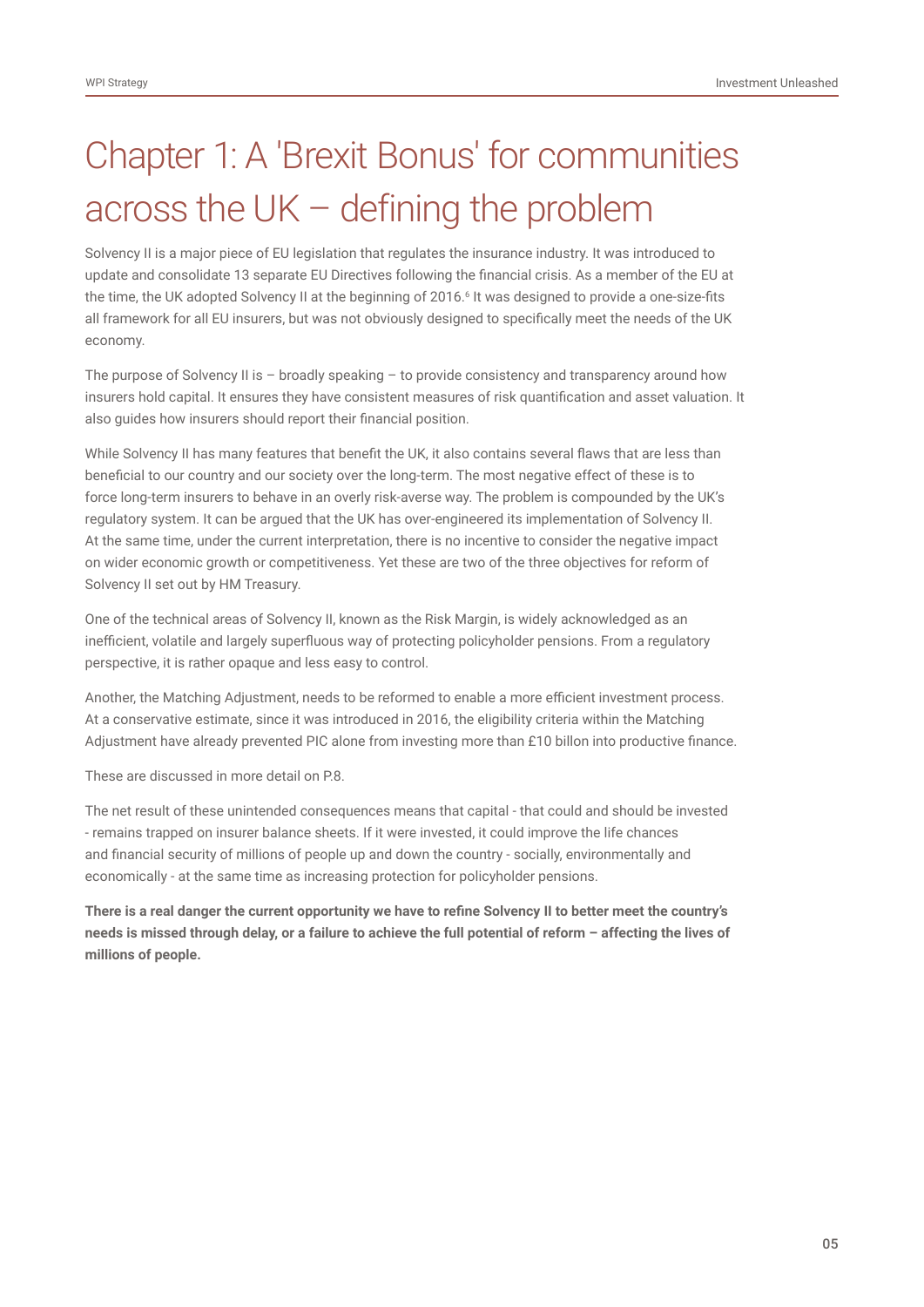#### The opportunity

HM Treasury is already looking at how reform of Solvency II could work in practice, and ministers are currently considering what the changes will be.

There are many benefits to changing the legislation:

- Increased investment into the real economy.
- Enhanced policyholder protection through the long-term investment cycle.
- UK corporates will be able to insure the defined benefit pensions of their scheme members at lower cost and pension risk will move to the part of the system best able to manage it.
- Members of schemes that become more viable to insure following reform will subsequently receive guaranteed pensions. As a result, the Pension Protection Fund will benefit because there will be less need for its support.
- The UK will be a more attractive place to conduct insurance business, with an appropriate risk-focussed regulatory regime that still meets extremely high regulatory standards.

Yet because Solvency II reform involves changing a balance sheet calculation, there are other benefits that can be quantified.

Since 2016, PIC has invested **£10.9bn<sup>7</sup>** in productive finance. However, over the same period:

- **£10bn** of productive finance investment was foregone by PIC due to eligibility criteria restrictions within the Matching Adjustment. (These restrictions include: pre-payment protections; the borrower wanting more flexibility on drawdown than we can offer; and the BBB cliff-edge.).
- PIC expects to invest **£30bn** into productive finance by 2030. Appropriate reform of Solvency II could see that number boosted to **£50bn**:
	- This could include up to £5bn into renewable energy/green investments, £4.5bn of direct investment into social housing, and £5bn of investment into urban regeneration projects, such as Private Rental Sector housing.

This extra funding could benefit people across the entire UK. PIC's current investments include offshore wind facilities off the coast of Skegness, solar farms in Somerset and social homes in County Durham. But there are many more massive opportunities still waiting to be taken by private investments all over the country. Without reform, many of them will never happen. And the UK will find it harder to level up.

#### Ideally, reform will:

- Preserve insurer balance sheet resilience throughout the cycle protecting policyholder pensions whilst discouraging investment in relatively riskier assets in overvalued markets.
- Encourage investment into productive finance throughout the cycle.
- Bank the UK's 'Brexit Bonus' by ensuring a competitive UK insurance industry especially when compared to insurers operating under the European Solvency II regime.

These principles would combine enhanced long-term policyholder security with the ability to support the economy to the greatest extent possible. In short, reform can create a win/win situation.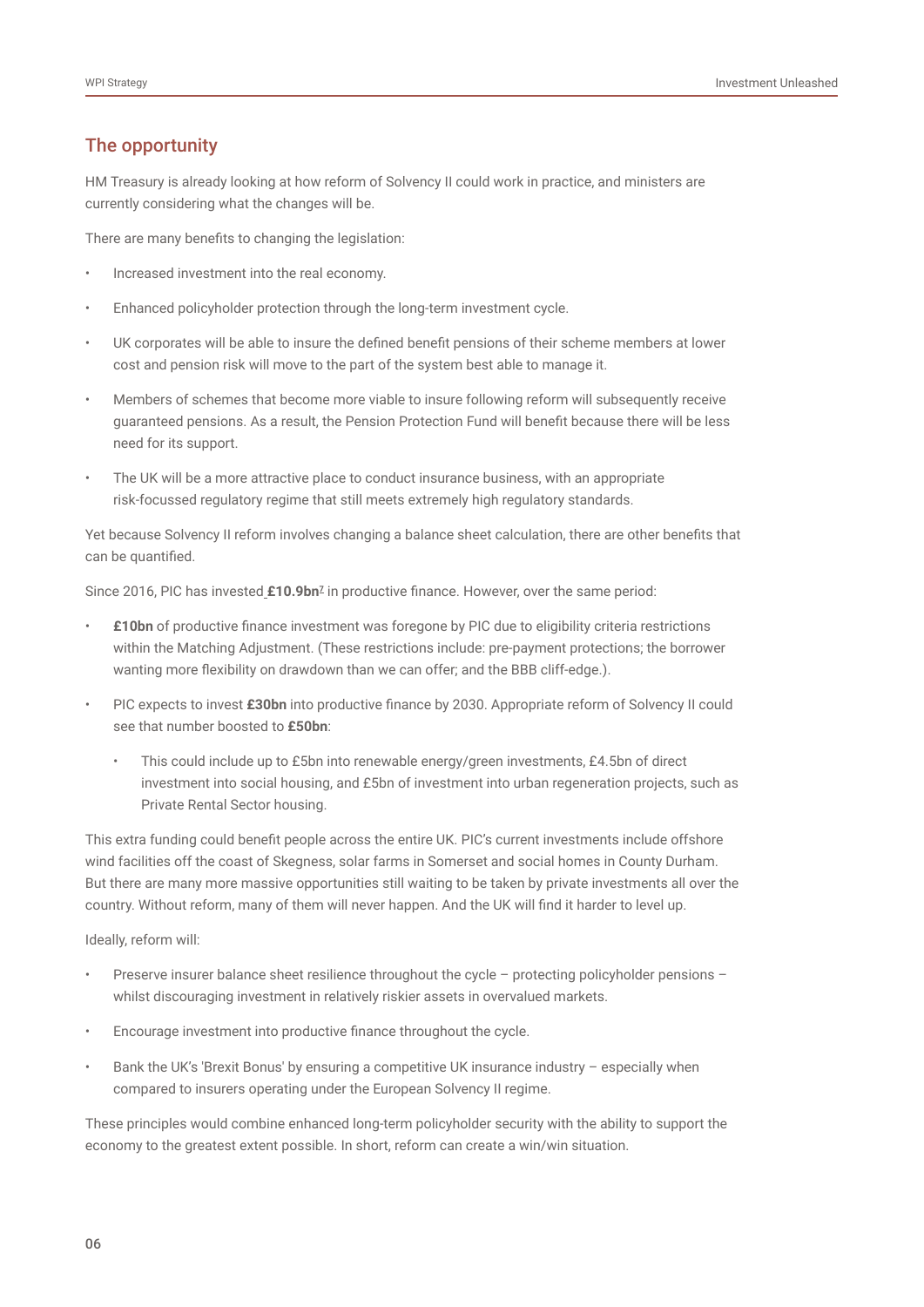## Chapter 2: How can we seize the opportunity?

Excessively rigid attitudes towards policyholder protection are effectively putting a brake on the potential to invest in the UK.

The main problems with Solvency II can be found in two mechanisms: the "Risk Margin" (RM) and the "Matching Adjustment" (MA). Both of these can and should be reformed to improve the resilience and efficiency of UK insurers without weakening policyholder protection.<sup>8</sup>

As Andrew Bailey, Governor of the Bank of England, said in a recent speech, *"…achieving stronger and more sustainable growth in the economy will enhance the primary [regulatory] objectives of safety and soundness and policyholder protection."*<sup>9</sup>

#### Risk Margin – too volatile, too high

Life insurance companies hold technical provisions (reserves) calculated on actuarial bases to ensure they have sufficient funds available to pay their technical liabilities when they fall due. The technical provisions comprise a Best Estimate Liability (BEL) and a Risk Margin (RM).

Under the Solvency II regulations, the RM calculation is unduly complex and results in a capital requirement that is very sensitive to interest rates.

The reason for this is that the calculation is determined by considering the amount that a notional third party – a reference undertaking – would require in order to take over the liabilities and have sufficient capital to support them over their future lifetime.

In practical terms, the RM calculation under Solvency II:

- increases the cost of doing business for life insurers;
- increases the premiums required from DB pension schemes wishing to buy insurance; and
- ties up more capital (or creates an additional cost to managing capital through the use of reinsurance).

This way of calculating the RM leads to two problems:

- I. It creates volatility. A small change in interest rates has a huge impact on the capital needed to be held on the balance sheets of insurers. This means short-term balance sheet management is required, increasing costs and management time, and reducing the competitiveness of the UK insurance industry.
- II. The RM is too high. It deters investors from putting money into the industry. This in turn means that insurers underwrite less pension risk.

In fact, the extreme interest rate sensitivity of the Risk Margin creates significant issues for life insurers seeking to manage their exposure to movements in interest rates. This sensitivity is such that a one basis point movement in gilt yields causes an approximately 15 basis point move in an insurer's Best Estimate of Liabilities (BEL), leading to a movement of over 45 basis points in the Risk Margin. In short, the Risk Margin acts in practice more like a 48-year bond, compared to the liabilities the capital is backing, which have an average duration of 15 years.

**As a result, billions of Pounds of capital is tied up managing 'artificial' problems on balance sheets, meaning less is available to go into real economy investments.**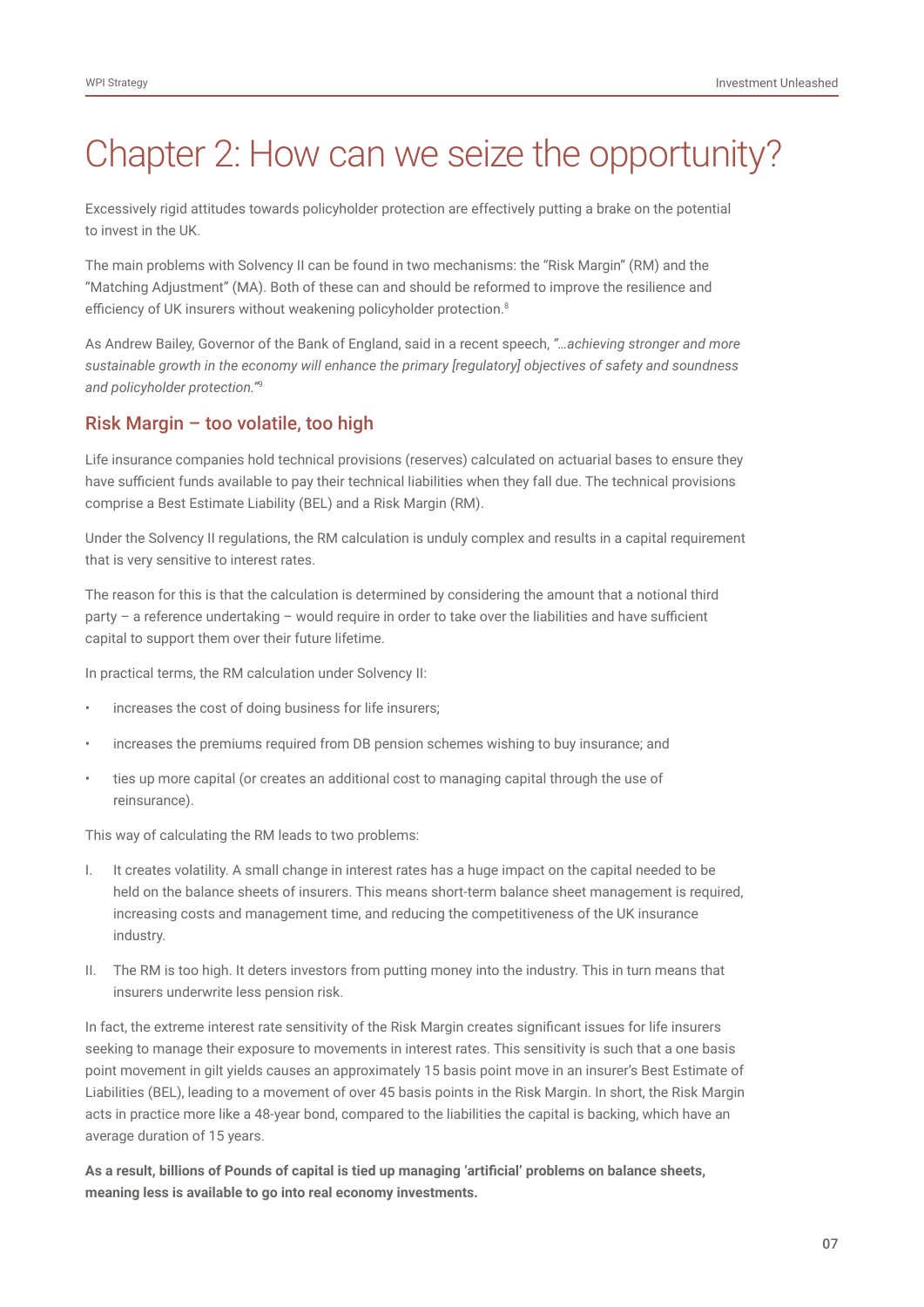#### The Matching Adjustment – too rigid

The insured annuities that insurers offer need to be backed by secure assets that produce the cashflows to exactly match expected pension payments decades into the future.

In order for those annuities to be priced at a level that is both appropriate and affordable for their purchasers (i.e. employers sponsoring defined benefit pension schemes) insurers must be able to invest in secure long-term assets, such as social housing, renewable energy and projects that help the urban regeneration process. These assets deliver a level of return that includes a margin above that available on risk-free assets (such as UK government bonds) which is fed into pricing. This margin also acts as insurers' cushion in case of market turmoil and protects their portfolios – and policyholders' pensions.

The MA is the technical mechanism within Solvency II which allows insurers to invest in these assets. It can only be applied to liabilities that have certainty and predictability and can only be employed if the assets held are of investment-grade quality and have a term and profile closely matching the future pension payments (liabilities) they back. The MA allows insurers to ride out periods of asset volatility without forcing them to sell out of these assets during market downturns. This means insurer portfolios are anti-cyclical, protecting insurers against losses from short-term volatility. This helps avoid driving the market lower and creating the potential for systemic risk. Through the MA, insurers can both act as a stabiliser for the economy and the markets while ensuring that their policyholders are protected in the long-term.

However under Solvency II as it stands, it can be difficult and costly to ensure that specific or "new" assets are eligible for MA. This is even the case when other insurers have already invested in the same asset class. Insurers are shunning investment opportunities because of the uncertainty around MA eligibility.

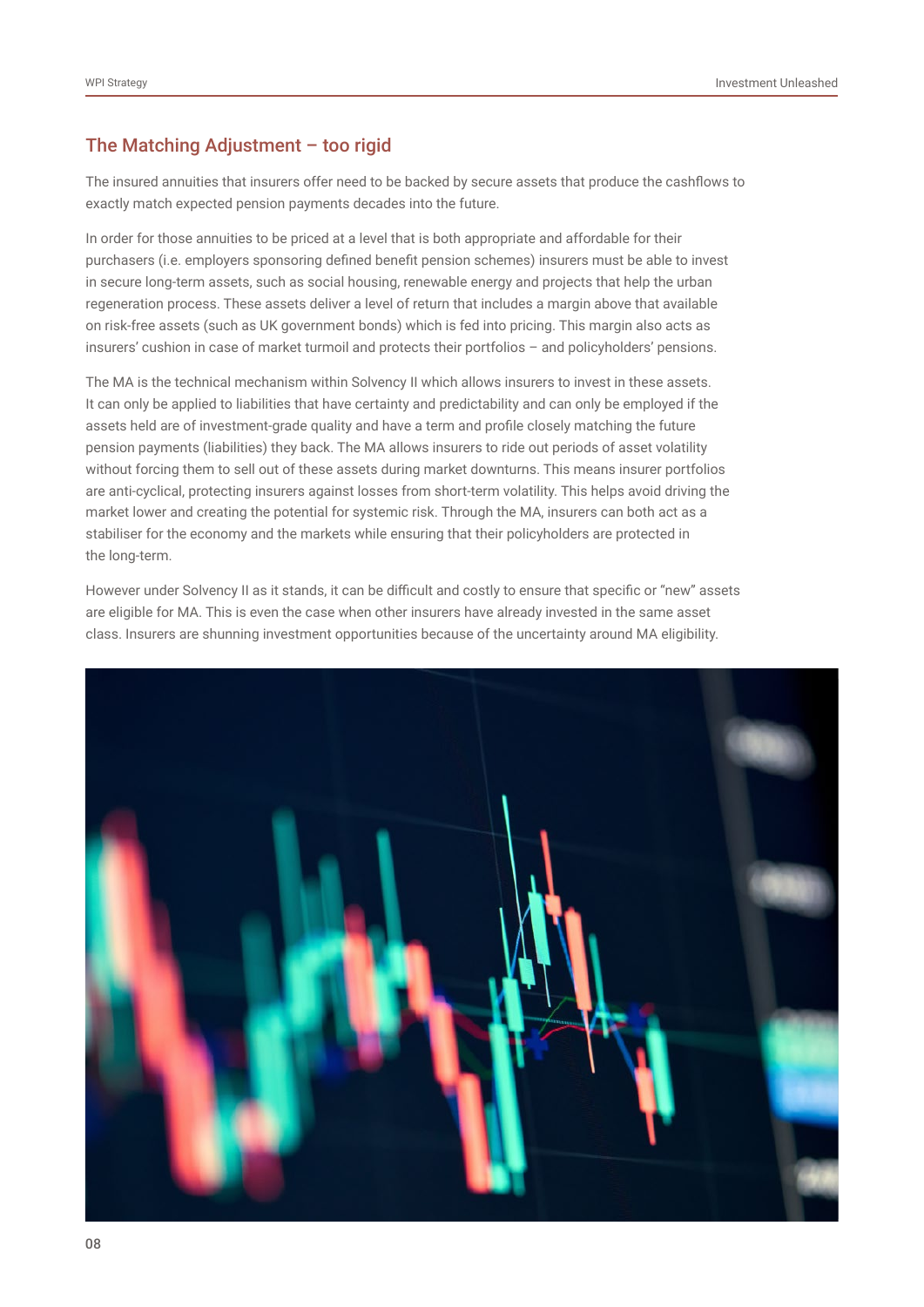#### Investing for net zero

We know that getting to net zero will depend on a wide variety of investment. At the very least, many more renewable energy facilities need to be built. Companies that are designing the technology for the lowcarbon transition need financing.

To date, PIC has already invested more than £1.5bn in renewable energy and other carbon efficient investments (see Manchester New Victoria case study on p.11) that help the country meet its net zero commitments.

The Climate Change Committee – the Government's own independent advisors on net zero – has set out what infrastructure is needed to meet net zero by 2050. It will require massive amounts of further investment, significantly above that which has already occurred (see examples in Table One, below).

#### Table One: Increase in clean power generation needed to meet net zero

| <b>Net zero infrastructure</b> | Increase needed to meet net zero                                                                            |
|--------------------------------|-------------------------------------------------------------------------------------------------------------|
|                                | The UK's existing capacity for offshore wind electricity generation is<br>$\bullet$<br>10GW.                |
| Offshore Wind                  | The Government's target is for 40GW in 2030.<br>٠                                                           |
|                                | For net zero to be met, then 95GW is needed by 2050. <sup>10</sup><br>$\bullet$                             |
| Onshore Wind                   | The UK's existing capacity for onshore wind generation is 14GW.<br>$\bullet$                                |
|                                | For net zero to be met, 25-30GW is needed by 2050. <sup>11</sup><br>$\bullet$                               |
| Solar PV                       | Solar capacity in 2050 is expected to be 85GW, average build rate is 3 GW<br>٠<br>/ year between 2030-50.12 |

#### Source: Climate Change Committee

Solvency II reform could help free up billions of Pounds of capital to make net zero happen. PIC calculates that, with appropriate reform to Solvency II, it alone could have an additional £500m to invest in renewables or green investments in the short-term. This could add up to funding for:

- **• 34 new offshore wind turbines generating 254 MW of electricity**
- **• 14 new solar parks**

#### Investing in social homes

The country desperately needs more affordable social homes. But not enough are being built. In fact, to meet housing need in the decade from 2021, an estimated 145,000 social homes will need to be built each year.13 Each one of them could help reduce homelessness and child poverty. At the same time, they will save taxpayers money by reducing the need to pay Housing Benefit to private sector tenants.

Building more social housing brings benefits to many more people than those who live in these new homes. For instance, it supports the construction supply chain because it is more resilient during economic downturns (private housing starts fell by 18% during the pandemic, Housing Association starts fell by 5%).<sup>14</sup>

Private finance is expected to meet roughly half (47%) of the costs of building the social homes that are needed.15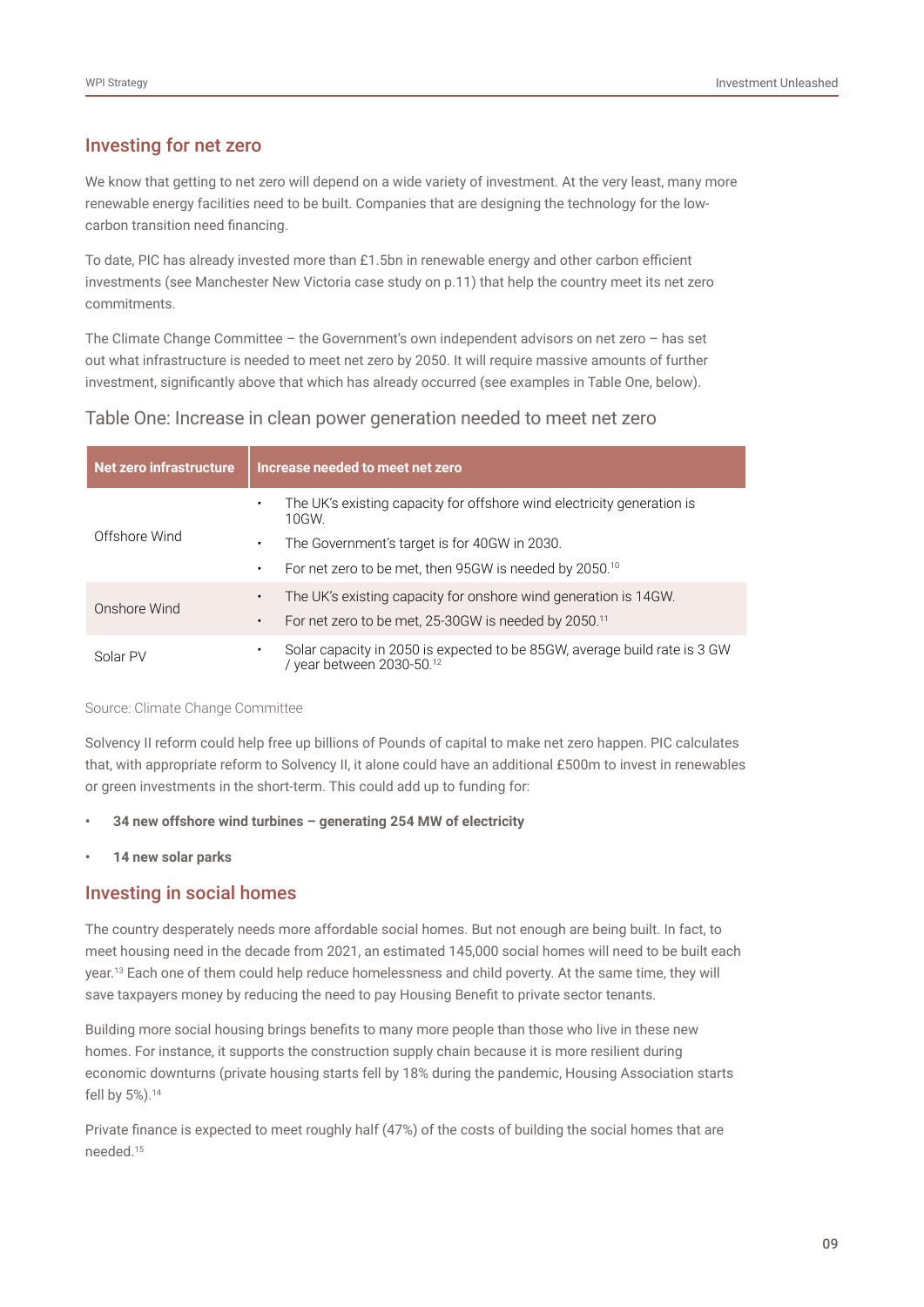To date, PIC has invested £2bn directly into social housing, lending to more than 25 Housing Associations (HAs) across England, Scotland and Wales since its first investment in a social housing bond in 2013. This investment has funded the development, acquisition and maintenance of properties.

As the role of HAs has grown in increasing the UK housing supply, they have increasingly sought long-term relationships with long-term investors like insurers and pension funds. This has required strengthening of corporate governance structures to allow the sector to attract the funds that it needs.

PIC calculates that Solvency II reform could mean the company has an additional £450m to invest in social housing in the short-term. This could help fund:

- **53,500 more environmentally-friendly social homes.** An estimated 39% of socially rented homes are below energy efficiency rating EPC C (the minimum rating thought to be adequate to address fuel poverty).16 Unlocked capital from Solvency II could help improve this, reducing carbon emissions, lowering bills and helping more social housing residents to avoid fuel poverty and associated health issues.<sup>17</sup>
- **285,000 better-maintained social homes.**<sup>18</sup>

PIC has also calculated that, longer term, the benefit of Solvency II reform could scale up to around £2bn of fresh collective capital each year, potentially allowing the insurance of an extra c.£20bn of pension scheme liabilities per annum. **The assets backing these liabilities would need to be invested, equating to potentially 15,000 additional affordable homes being funded every year (and 45,000 in the first 12 months).19**

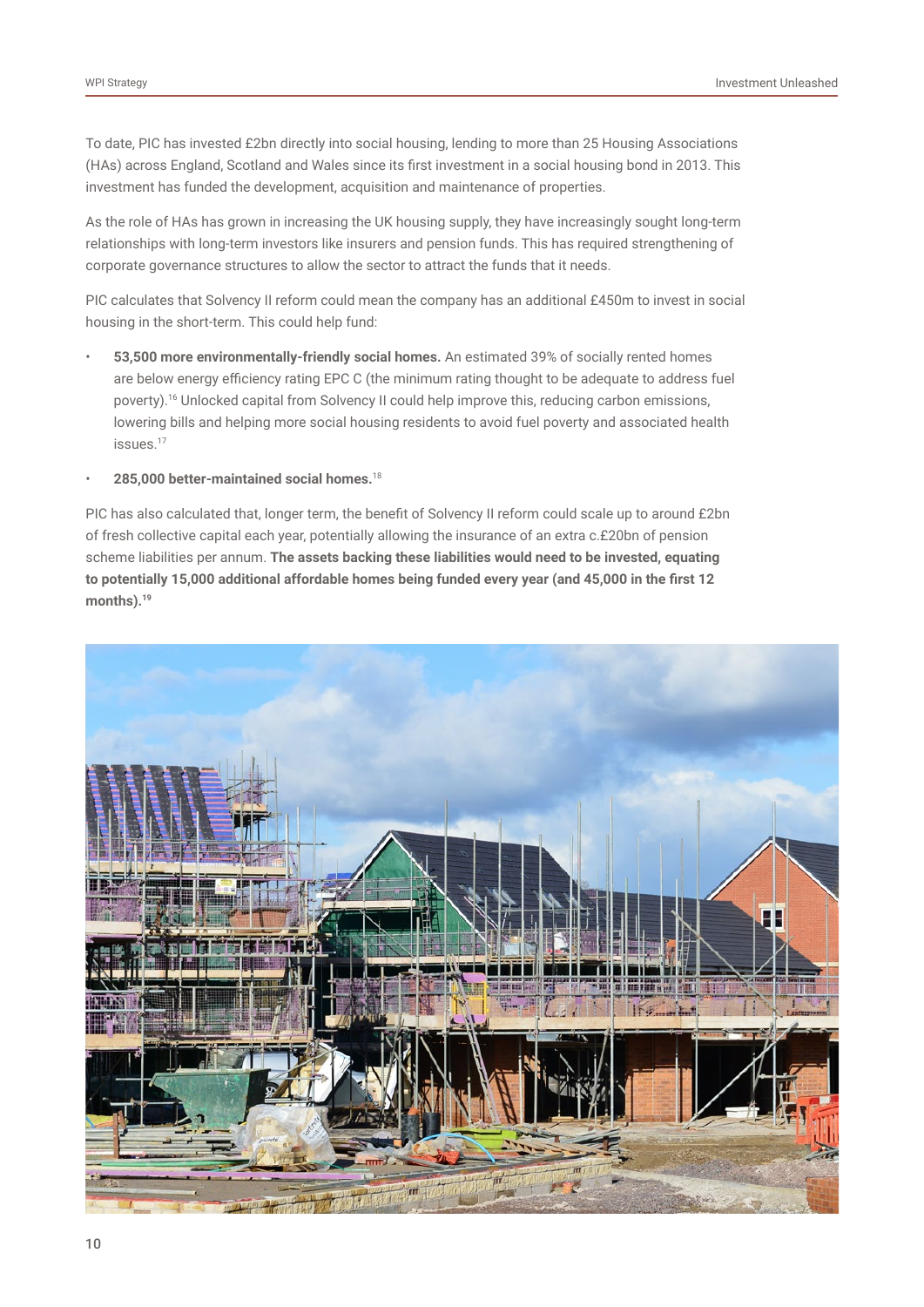#### Manchester Victoria – investment that creates economic, environmental and social value

PIC has invested in a £130m Private Rental Sector (PRS) development in central Manchester with urban regeneration specialists Muse Developments. The project consists of 520 residential apartments and over 6,000 square feet of commercial space.

It is an exemplar of how investment from the insurance and long-term savings sector can create local economic, environmental and social benefits. Key numbers for the project are:



£2mn a week since September 2020 when construction started has been spent in Greater Manchester's economy through a deliberate policy of sourcing construction materials and products locally.



The development is creating 40 new jobs and employing 550 people in total during the construction phase.



3,000 apprentice weeks will take place over the course of the construction phase.



99.5% of waste will be recycled, reused, or disposed of in more environmentally-friendly ways than landfill (a typical construction project would dispose of 8%-10% of waste created through landfill).



100% of electricity used at the development site during construction is procured through renewable energy suppliers.

Key Victorian culvert on the River Irk – a major plank of central Manchester's flood defences – has been given enhanced protection as part of the development.



It is the first time that the site has seen the creation of any green space for more than 100 years.

PIC and Muse Developments formed the partnership to deliver Manchester Victoria because they liked each other's approach to business. PIC offers rigorous due diligence and surety of funds. Muse Developments design, procure and deliver schemes with rigorous regulatory compliance, going above minimum regulatory standards in some areas, such as fire safety, and is fully committed to the green environmental agenda.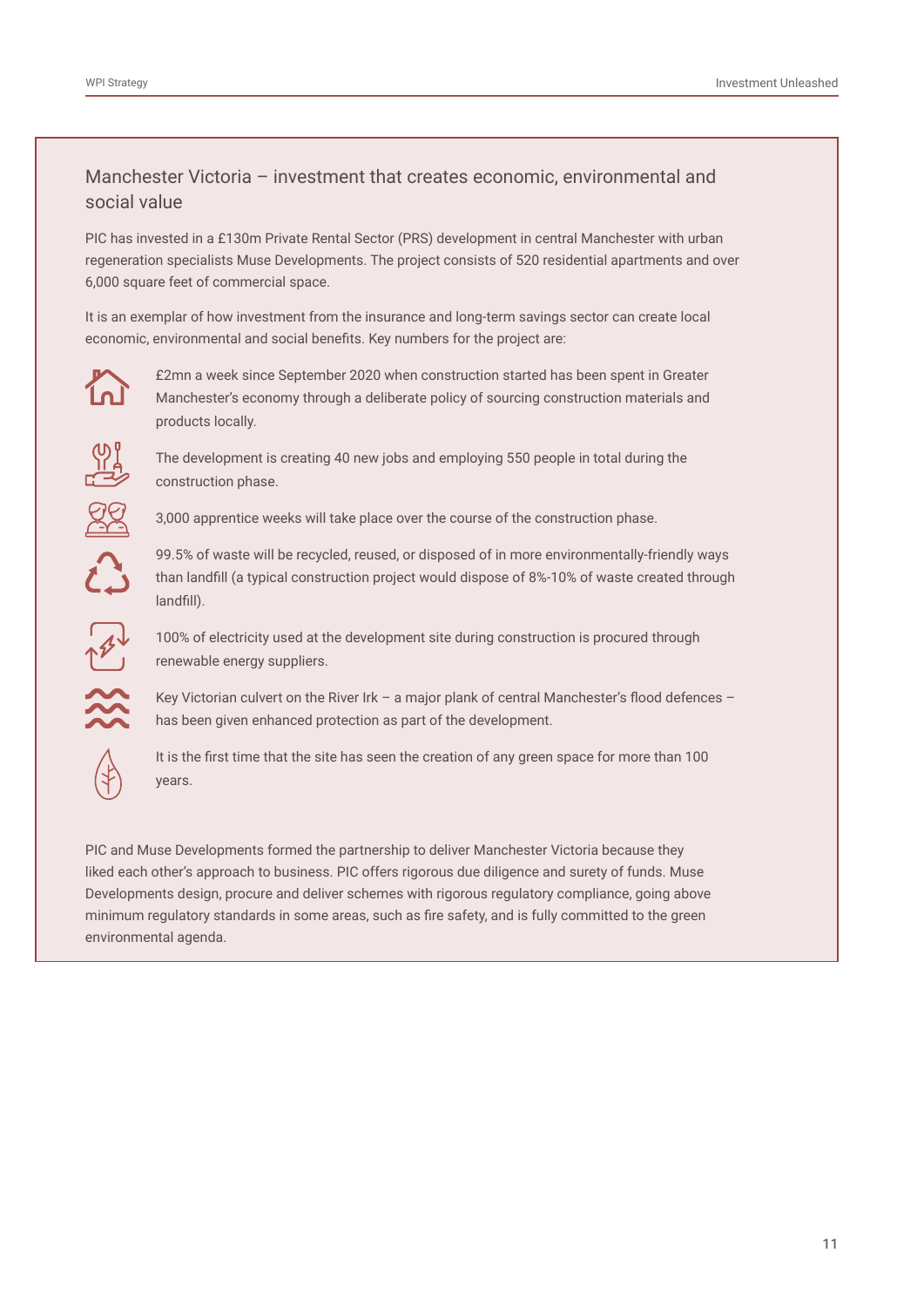# Endnotes

- 1 BoE Speech, December 2021, Reforming Solvency II, https://www.bankofengland.co.uk/ speech/2021/december/andrew-bailey-speech-at-the-ifoa-delivering-policyholder-protection-ininsurance-regulation
- 2 "Investment in productive finance refers to investment that expands productive capacity, furthers sustainable growth and can make an important contribution to the real economy. Examples of this include plant and equipment (which can help businesses achieve scale), research and development (which improves the knowledge economy), technologies (for example, green technology), infrastructure and unlisted equities related to these sectors. Productive finance investment can generate desirable outcomes for investors. It also provides various challenges, including that it may necessitate long-term commitments from investors in some cases." https://www.fca.org.uk/news/ press-releases/treasury-bank-england-fca-productive-finance
- 3 HM Treasury 17 June 2021, UK Infrastructure Bank opens for Business, https://www.gov.uk/ government/news/uk-infrastructure-bank-opens-for-business
- 4 Communities and Local Government, March 2010, the New Deal for Communities Experience, https:// extra.shu.ac.uk/ndc/downloads/general/A%20final%20assessment.pdf
- 5 These are illustrative examples. The costs of solar parks and offshore wind facilities can vary significantly. However, these figures are based upon actual investments previously undertaken by PIC and are conservative estimates.
- 6 House of Commons Library, February 2017, Solvency II, [https://researchbriefings.files.parliament.uk/](https://researchbriefings.files.parliament.uk/documents/SN06339/SN06339.pdf) [documents/SN06339/SN06339.pdf](https://researchbriefings.files.parliament.uk/documents/SN06339/SN06339.pdf)
- 7 Figure as at HY2020
- 8 The explanations of Risk Margin, the Matching Adjustment and Policyholder Protection have been written in an accessible style. Technical detail is provided in PIC's response to HM Treasury's call for evidence during its Review of Solvency II. A redacted version of this call for evidence is available upon request.
- 9 BoE Speech, December 2021, Reforming Solvency II, [https://www.bankofengland.co.uk/](https://www.bankofengland.co.uk/speech/2021/december/andrew-bailey-speech-at-the-ifoa-delivering-policyholder-protection-in-insurance-regulation) [speech/2021/december/andrew-bailey-speech-at-the-ifoa-delivering-policyholder-protection-in](https://www.bankofengland.co.uk/speech/2021/december/andrew-bailey-speech-at-the-ifoa-delivering-policyholder-protection-in-insurance-regulation)[insurance-regulation](https://www.bankofengland.co.uk/speech/2021/december/andrew-bailey-speech-at-the-ifoa-delivering-policyholder-protection-in-insurance-regulation)
- 10 Climate Change Committee, December 2020, The Sixth Carbon Budget: Electricity Generation, [https://](https://www.theccc.org.uk/publication/sixth-carbon-budget/) [www.theccc.org.uk/publication/sixth-carbon-budget/](https://www.theccc.org.uk/publication/sixth-carbon-budget/)
- 11 Ibid
- 12 Ibid
- 13 NHF, June 2019, Capital Grant required to meet social housing need in England 2021 2031, https:// www.housing.org.uk/globalassets/files/resource-files/grant\_modelling\_report\_june\_2019.pdf
- 14 Work and Pensions Select Committee, July 2020, Building more social housing, https://committees. parliament.uk/publications/2102/documents/19835/default/
- 15 NHF, June 2019. Capital Grant needed to meet social housing need in England 2021-2031, http://s3 eu-west-1.amazonaws.com/doc.housing.org.uk/Editorial/Grant\_modelling\_report\_June\_2019.pdf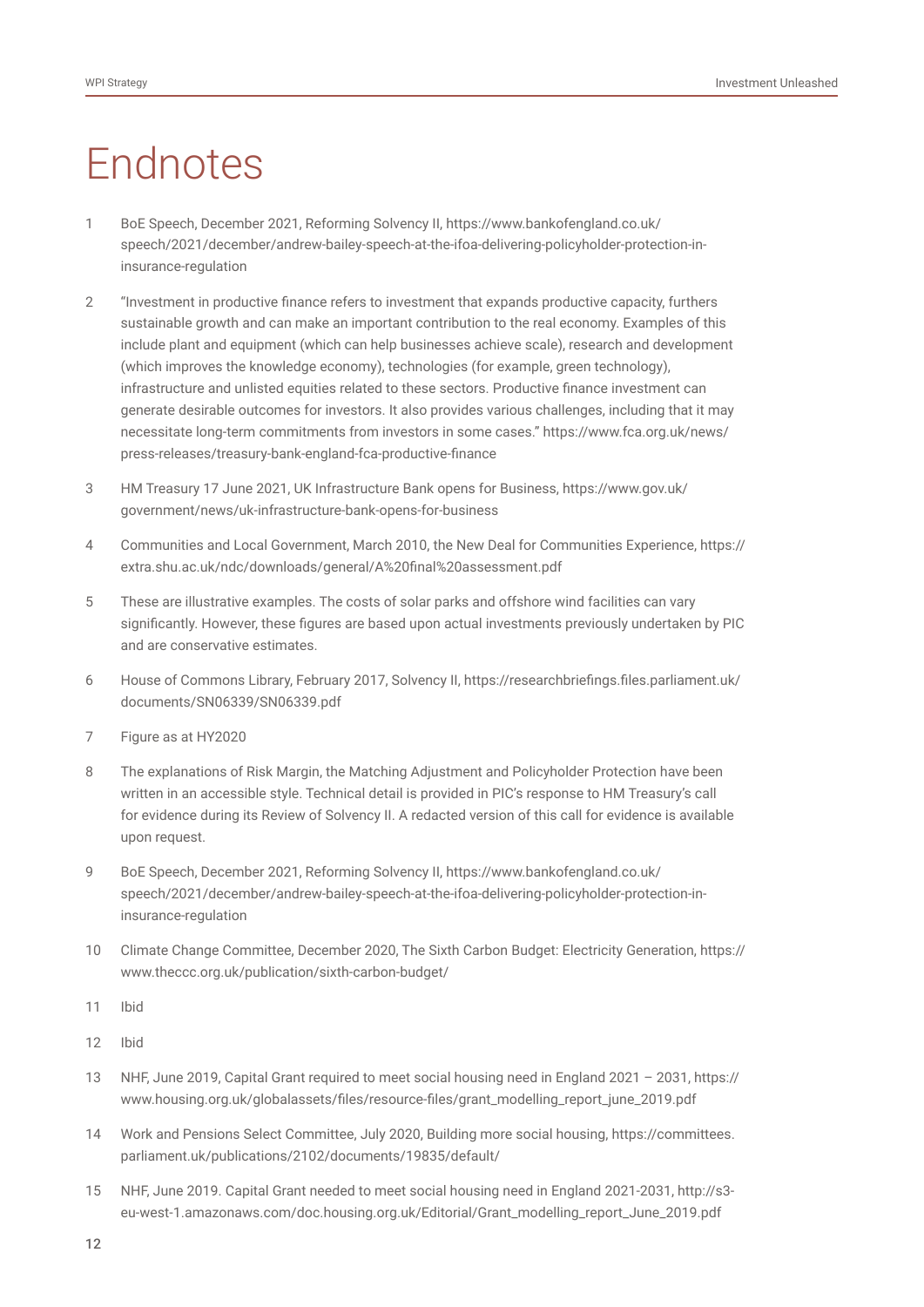- 16 MHCLG, July 2021, English Housing Survey Energy Report, https://assets.publishing.service.gov.uk/ government/uploads/system/uploads/attachment\_data/file/1000108/EHS\_19-20\_Energy\_report.pdf
- 17 WPI Strategy Calculation based on the average cost of retrofitting a home under the Government's Green Homes Grant Local Authority Delivery Scheme.
- 18 WPI Strategy Calculation based upon the average cost of repair and maintenance per unit of a housing association (a conservative figure).
- 19 PIC calculation, included in call for evidence response.